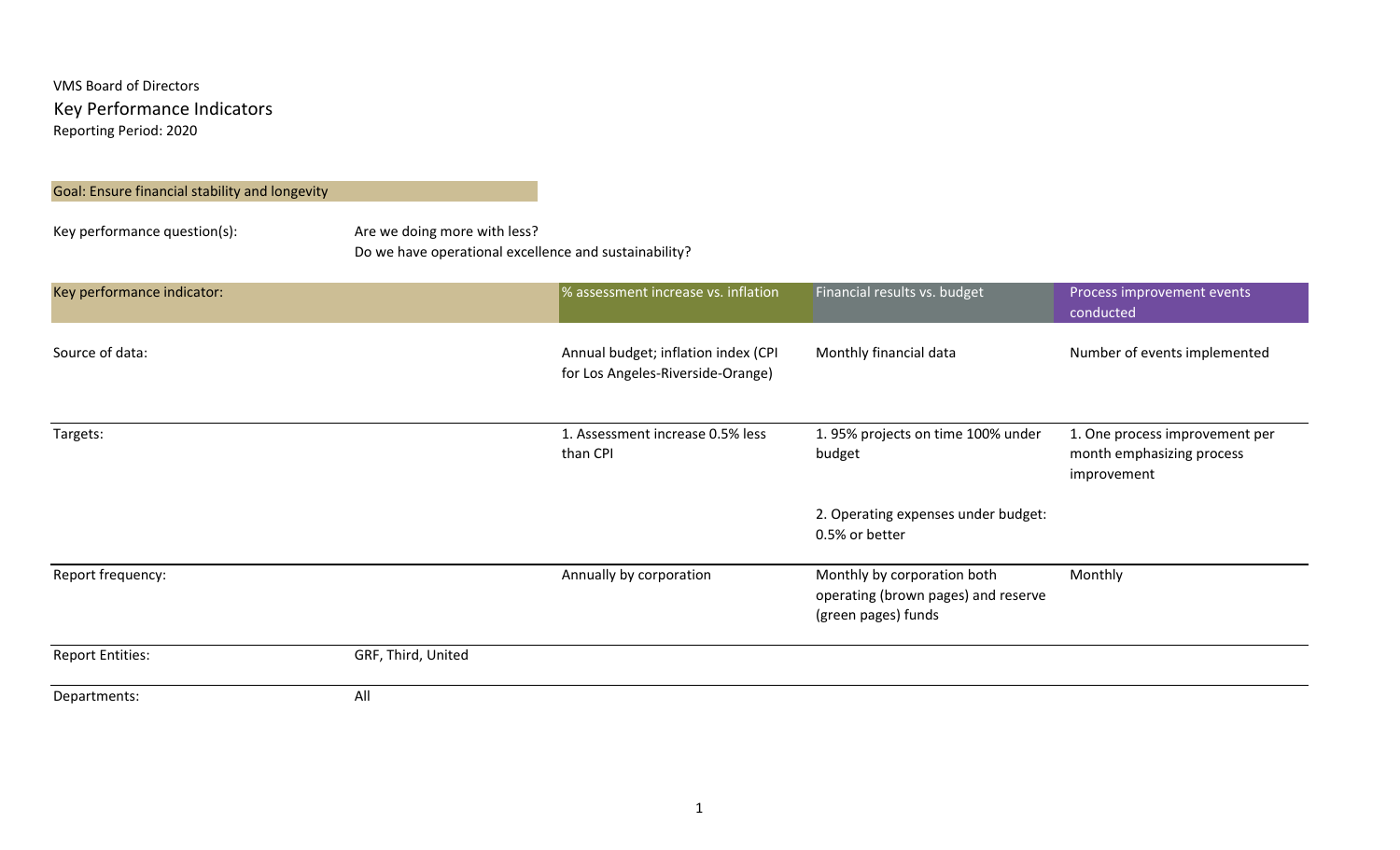#### Goal: Improve customers Service to meet residents' needs and concerns

Key performance question(s): Are services on time and done right? Is communication effective and no surprises?

| Key performance indicator: |                                                                  | Response time and resolution time to<br>customer service tickets                           | Customer service ticket survey<br>results by service area                 | Number of calls to Resident Services        |
|----------------------------|------------------------------------------------------------------|--------------------------------------------------------------------------------------------|---------------------------------------------------------------------------|---------------------------------------------|
| Source of data:            |                                                                  | IT sorted by service area                                                                  | Customer service survey on closed<br>tickets (sampling of closed tickets) | IT report                                   |
| Targets:                   |                                                                  | 10% improvement in service areas<br>currently with less than 90% closure<br>within 30 days | $\geq$ 80% satisfied                                                      | Reduce calls to Resident Services by<br>10% |
| Report frequency:          |                                                                  | Monthly                                                                                    | Monthly                                                                   | Monthly                                     |
| <b>Report Entities:</b>    | GRF, Third, United                                               |                                                                                            |                                                                           |                                             |
| Service area:              | Plumbing, landscaping,<br>carpentry, moisture<br>intrusion, etc. |                                                                                            |                                                                           |                                             |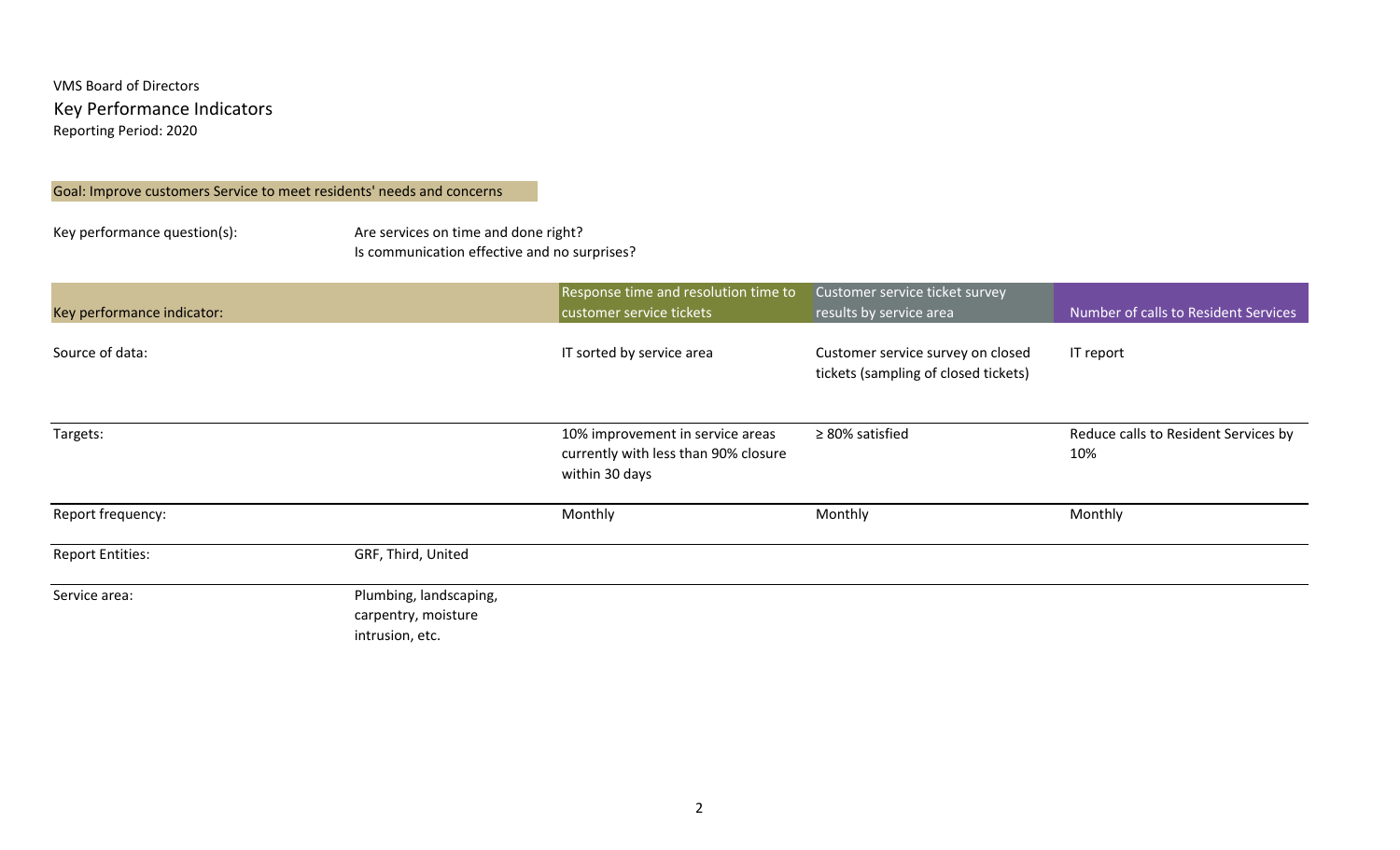### Goal: Attract, develop and retain high quality staff

Key performance question(s): Do we have an engaged workforce? Are rewards and recognition competitive?

| Key performance indicator: |                             | Professional development needs<br>planned vs. actual                                   | Employee turnover rate for full-time<br>employees | Time to hire                                          |
|----------------------------|-----------------------------|----------------------------------------------------------------------------------------|---------------------------------------------------|-------------------------------------------------------|
| Source of data:            |                             | <b>HR</b>                                                                              | <b>HR</b>                                         | HR                                                    |
| Targets:                   |                             | Training hours per training plan<br>submitted to HR in fall 2019 by each<br>department | 10% reduction in full-time turnover<br>rate       | 10% reduction in time to hire full-<br>time employees |
| Report frequency:          |                             | Plan annually; report monthly                                                          | Quarterly                                         | Quarterly                                             |
| <b>Report Entities:</b>    | VMS by department and total |                                                                                        |                                                   |                                                       |
| Departments:               | All                         |                                                                                        |                                                   |                                                       |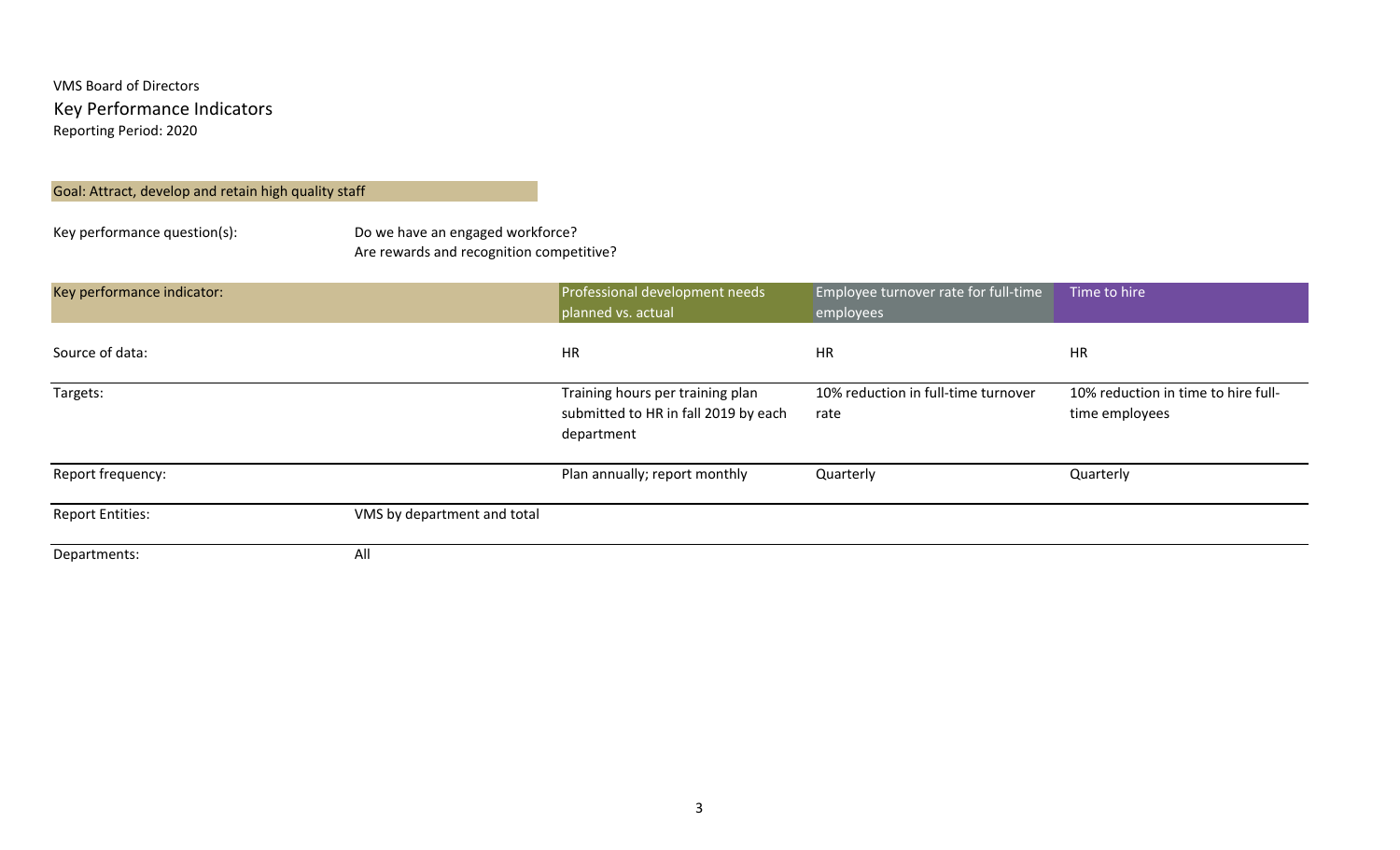#### Goal: Implement technology advances

Key performance question(s): Are we maximizing our resources to encourage innovation and embrace changes? Are we adapting best practices for our industry?

| Key performance indicator: |              | Use communication and training                                         | Software support streamlined (i.e.,<br>leasing package process) |
|----------------------------|--------------|------------------------------------------------------------------------|-----------------------------------------------------------------|
| Source of data:            |              | IT/Marketing                                                           | IT/Marketing                                                    |
| Targets:                   |              | 10% improvement in resident portal,<br>DwellingLive, and website users | Digitize sales and lease packages                               |
| Report frequency:          |              | Monthly                                                                | Annually                                                        |
| <b>Report Entities:</b>    | IT/Marketing |                                                                        |                                                                 |
| Departments:               | All          |                                                                        |                                                                 |